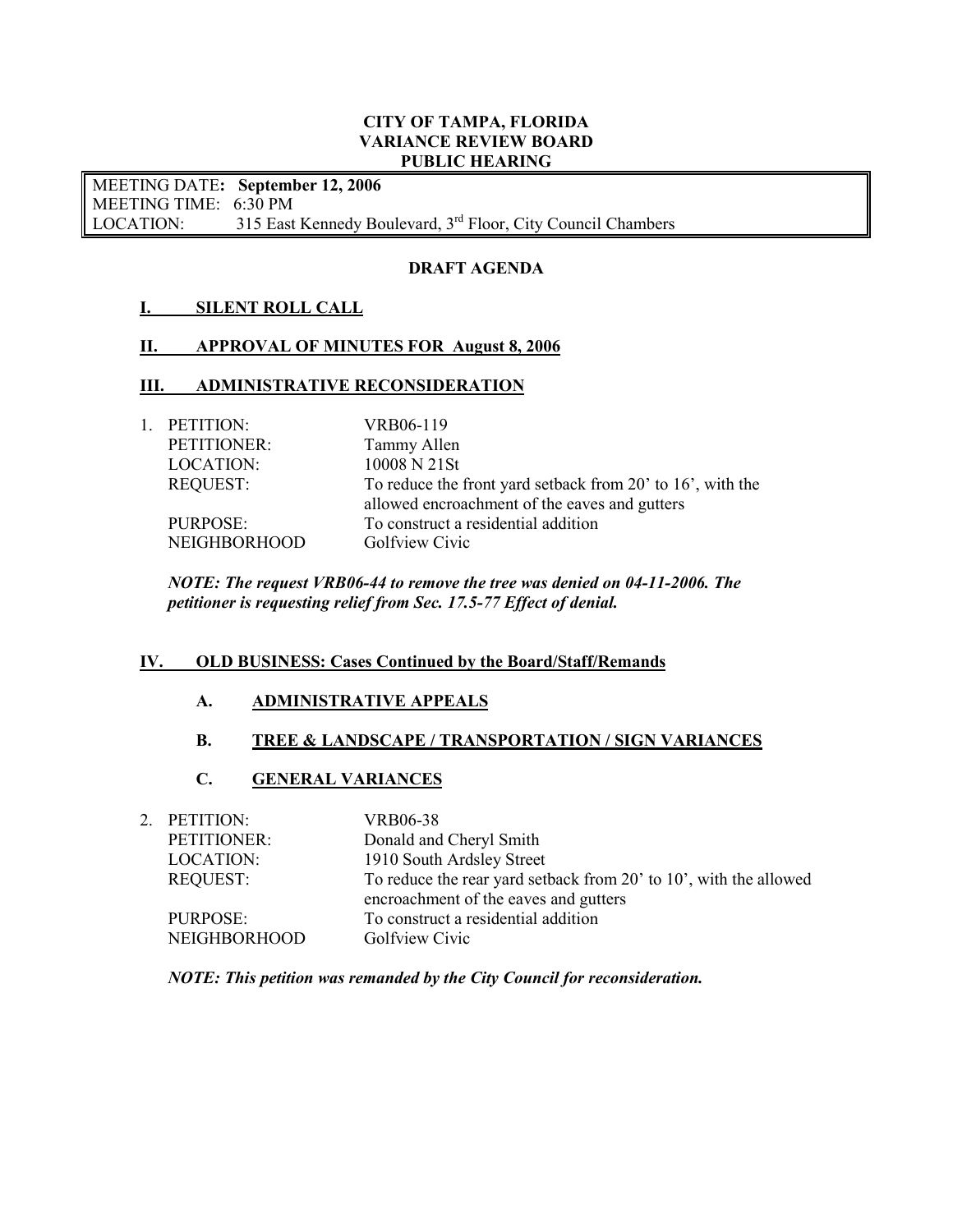#### V. **OLD BUSINESS: Continuances and Missed Notices**

| 3. | PETITION:           | <b>VRB06-83</b>                                                                                                                                                                                                                                  |
|----|---------------------|--------------------------------------------------------------------------------------------------------------------------------------------------------------------------------------------------------------------------------------------------|
|    | PETITIONER:         | Aaron T Dude                                                                                                                                                                                                                                     |
|    | <b>LOCATION:</b>    | 4731 W Wallace Ave                                                                                                                                                                                                                               |
|    | <b>REQUEST:</b>     | To reduce the rear yard setback from 20' to 12', with the allowed<br>encroachments of the eaves and gutters.                                                                                                                                     |
|    | <b>PURPOSE:</b>     | To construct a residential addition.                                                                                                                                                                                                             |
|    | <b>NEIGHBORHOOD</b> | Gandy/Sun Bay                                                                                                                                                                                                                                    |
| 4  | PETITION:           | VRB06-101                                                                                                                                                                                                                                        |
|    | PETITIONER:         | <b>Stanton R Storer Trustee</b>                                                                                                                                                                                                                  |
|    | <b>LOCATION:</b>    | 4510 W Beachway Dr                                                                                                                                                                                                                               |
|    | <b>REQUEST:</b>     | To reduce the side yard setback from 7' to 2.9', and rear yard<br>setback from 20' to 18'5" with the allowed encroachment of the<br>eaves and gutters. The site plan has been redesigned to<br>accommodate the Board's previous recommendations. |
|    | PURPOSE:            | To construct a residential addition.                                                                                                                                                                                                             |
|    | NEIGHBORHOOD:       | <b>Beach Park</b>                                                                                                                                                                                                                                |
| 5. | PETITION:           | VRB06-83a                                                                                                                                                                                                                                        |
|    | PETITIONER:         | <b>Steve Deal</b>                                                                                                                                                                                                                                |
|    | <b>LOCATION:</b>    | 1104 Arboleda Ct                                                                                                                                                                                                                                 |
|    | <b>REQUEST:</b>     | To reduce the rear yard setback from 20' to 10' with the allowed<br>encroachment of the eaves and gutters                                                                                                                                        |
|    | <b>PURPOSE:</b>     | To construct a residential addition                                                                                                                                                                                                              |
|    | <b>NEIGHBORHOOD</b> | Lowry Park                                                                                                                                                                                                                                       |
|    |                     |                                                                                                                                                                                                                                                  |

# NOTE: The petitioner missed noticed and the case will be scheduled for the October 10,  $2006$  public hearing.

|                     | VRB06 92                                        |
|---------------------|-------------------------------------------------|
| PETITIONER:         | Nereida Bello                                   |
| LOCATION:           | 4402 N. Suwanee Ave                             |
| <b>REQUEST:</b>     | To reduce the rear yard setback from 20' to 0'. |
| PURPOSE:            | To create a buildable lot.                      |
| <b>NEIGHBORHOOD</b> | Seminole Heights                                |
|                     | 6. PETITION:                                    |

# NOTE: The petitioner has withdrawn the request.

| 7. | PETITION:<br>PETITIONER:<br><b>LOCATION:</b><br><b>REQUEST:</b> | VRB06-93<br>Mary Angela Brittain<br>8111 N River Shore Dr<br>To reduce the front yard setback from the lot line from 60' to<br>35', to reduce building separation from $5'$ to $0'$ on the existing                      |
|----|-----------------------------------------------------------------|--------------------------------------------------------------------------------------------------------------------------------------------------------------------------------------------------------------------------|
|    |                                                                 | accessory structure. Also to reduce the front yard setback from<br>25' to 22', rear yard setback from 20' to 9'2'', and side yard<br>setback from 7' to 3'5", with the allowed encroachment of the<br>eaves and gutters. |
|    | PURPOSE:<br><b>NEIGHBORHOOD</b>                                 | To construct a residential addition<br>Lowry Park                                                                                                                                                                        |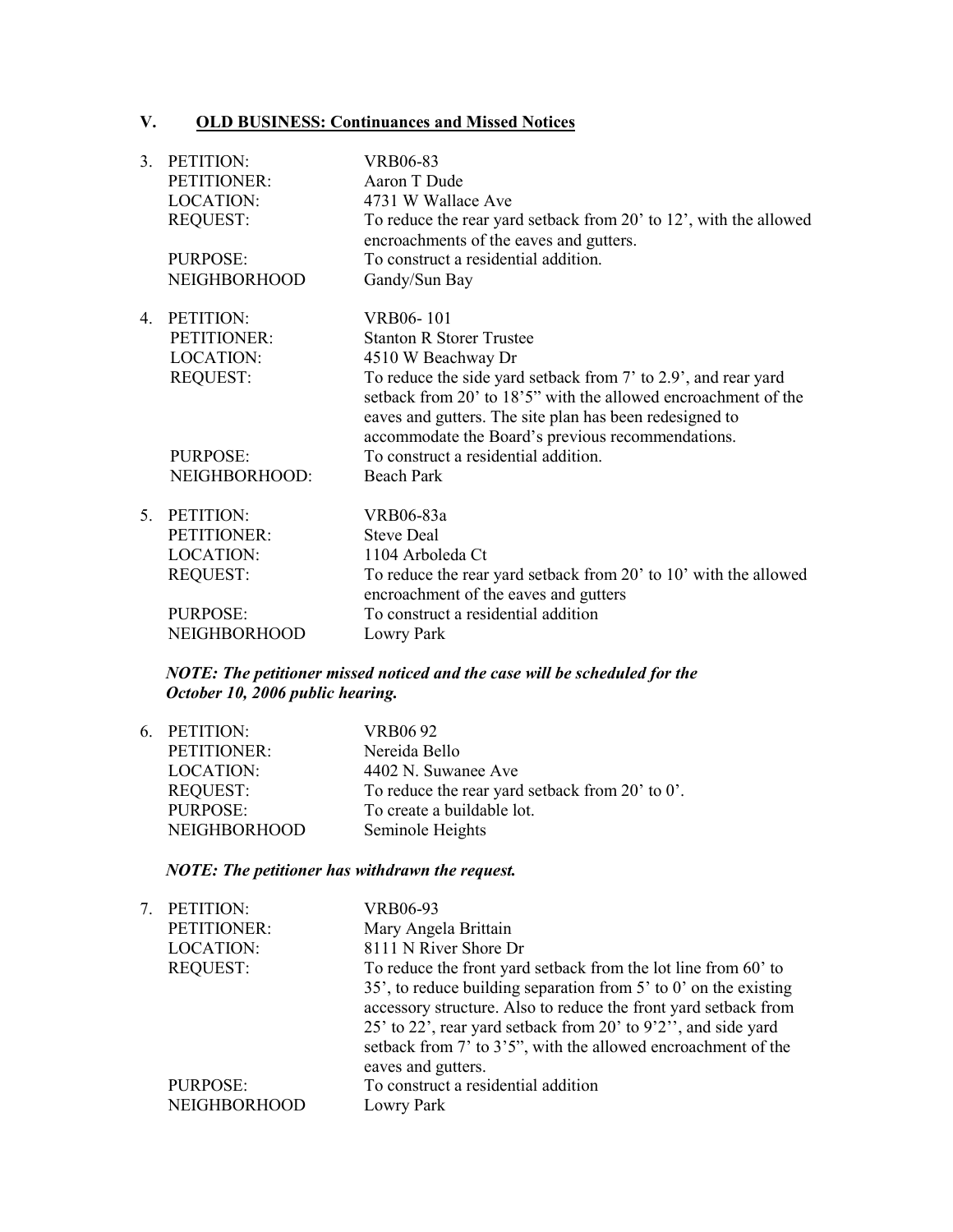# VI. NEW BUSINESS

# A. ADMINISTRATIVE APPEALS

## B. TREE & LANDSCAPE / TRANSPORTATION / SIGN VARIANCES

# C. GENERAL VARIANCES

| 8. PETITION:        | VRB06-102                                      |
|---------------------|------------------------------------------------|
| PETITIONER:         | Chris Bilar                                    |
| LOCATION:           | 4509 N. Nebraska Ave                           |
| <b>REQUEST:</b>     | To reduce the side yard setback from 10' to 4' |
| PURPOSE:            | To construct the new sign                      |
| <b>NEIGHBORHOOD</b> | Seminole Heights                               |

#### NOTE: The petitioner missed noticed and the case will be scheduled for the October 10, 2006 public hearing.

| 9. | PETITION:<br>PETITIONER:<br><b>LOCATION:</b><br><b>REQUEST:</b><br>PURPOSE:                                   | VRB06-103<br>Dona J. Hathaway<br>7608 N. Boulevard<br>To reduce the side yard setback from 7' to 2.7' and rear yard<br>setback from 20' to 17'.<br>To keep an existing swimming pool.                                                     |
|----|---------------------------------------------------------------------------------------------------------------|-------------------------------------------------------------------------------------------------------------------------------------------------------------------------------------------------------------------------------------------|
|    | <b>NEIGHBORHOOD</b>                                                                                           | Lowry Park                                                                                                                                                                                                                                |
|    | 10. PETITION:<br>PETITIONER:<br><b>LOCATION:</b><br><b>REQUEST:</b><br>PURPOSE:<br><b>NEIGHBORHOOD</b>        | VRB06-104<br>Joseph and Eileen Port<br>3009 W Waverly Ave<br>To increase height from 15' to 23'4'.<br>To construct a residential addition<br>Bayshore Beautiful                                                                           |
|    | 11. PETITION:<br>PETITIONER:<br><b>LOCATION:</b><br><b>REQUEST:</b><br><b>PURPOSE:</b><br><b>NEIGHBORHOOD</b> | VRB06-105<br>Frank & Eileen Romps<br>16209 Nottingham Park Way<br>To reduce rear set back from 20' to 17.5', with the allowed.<br>encroachment of the eaves and gutters<br>To construct a residential addition.<br>New Tampa, Tampa Palms |
|    | 12. PETITION:<br>PETITIONER:<br><b>LOCATION:</b><br><b>REQUEST:</b><br><b>PURPOSE:</b><br><b>NEIGHBORHOOD</b> | VRB06-106<br>Anthony A. Puleo<br>1415 W. Humphrey St.<br>To reduce the front yard setback from 20' to 10', with the<br>allowed encroachments of the eaves and gutters.<br>To construct a single-family residence.<br><b>Forest Hills</b>  |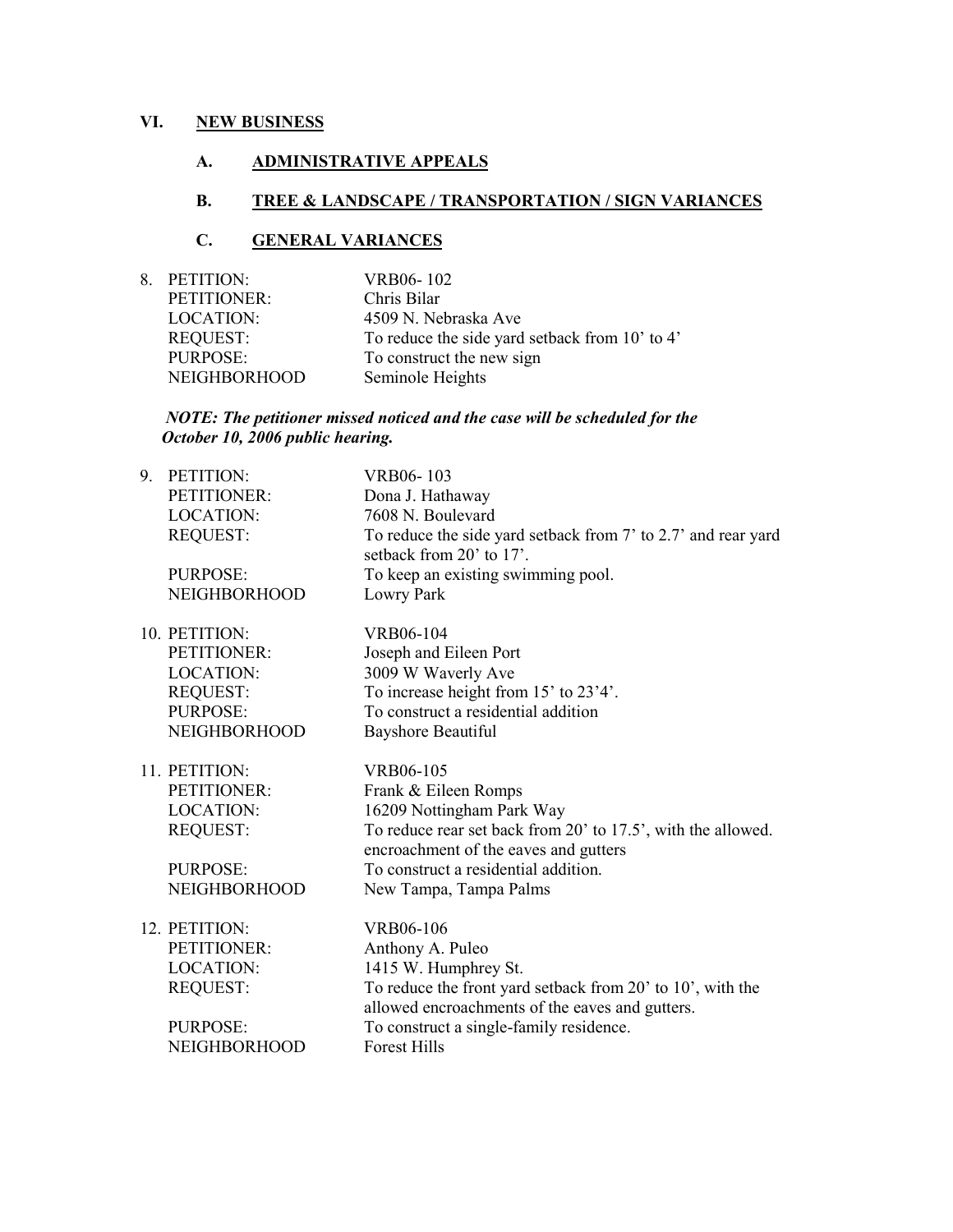| 13. PETITION:       | VRB06-107                                                                                                    |
|---------------------|--------------------------------------------------------------------------------------------------------------|
| PETITIONER:         | Steven Sepulveda                                                                                             |
| <b>LOCATION:</b>    | 2904 W San Miguel St                                                                                         |
| <b>REQUEST:</b>     | To increase the accessory structure height from 15' to 24'.                                                  |
| <b>PURPOSE:</b>     | To construct a second floor to the detached garage.                                                          |
| <b>NEIGHBORHOOD</b> | Palma Ceia                                                                                                   |
| 14. PETITION:       | VRB06-108                                                                                                    |
| PETITIONER:         | Chris A Hastings                                                                                             |
| <b>LOCATION:</b>    | 131 Adalia Ave                                                                                               |
| <b>REQUEST:</b>     | To reduce the rear yard setback from 20' to 13', with the allowed<br>encroachments of the eaves and gutters. |
| <b>PURPOSE:</b>     | To construct a residential addition.                                                                         |
| <b>NEIGHBORHOOD</b> | Davis Island                                                                                                 |
| 15. PETITION:       | VRB06-109                                                                                                    |
| PETITIONER:         | New Millennial Homes                                                                                         |
| <b>LOCATION:</b>    | 4618 N. Troy St.                                                                                             |
| <b>REQUEST:</b>     | To reduce the side yard setback from 5' to 4', with the allowed<br>encroachments of the eaves and gutters.   |
| <b>PURPOSE:</b>     | To construct a single-family residence.                                                                      |
| <b>NEIGHBORHOOD</b> | East Tampa Business                                                                                          |
| 16. PETITION:       | VRB06-110                                                                                                    |
| PETITIONER:         | <b>Edelmiro Mendez</b>                                                                                       |
| <b>LOCATION:</b>    | 701 E Hollywood St                                                                                           |
| <b>REQUEST:</b>     | To reduce the rear yard setback from 20' to 13' with the allowed<br>encroachments of the eaves and gutters   |
| <b>PURPOSE:</b>     | To create a buildable lot.                                                                                   |
| <b>NEIGHBORHOOD</b> | Old Seminole Heights                                                                                         |
|                     |                                                                                                              |

## NOTE: The petitioner missed noticed and the case will be scheduled for the October 10, 2006 public hearing.

| 17. PETITION:       | VRB06-111                                                                                                                                         |
|---------------------|---------------------------------------------------------------------------------------------------------------------------------------------------|
| PETITIONER:         | Christopher G. Diaz                                                                                                                               |
| <b>LOCATION:</b>    | 4000 W San Pedro St                                                                                                                               |
| <b>REQUEST:</b>     | To reduce the corner yard setback from 15' to 7', rear yard<br>setback from 20' to 10' with the allowed encroachments of the<br>eaves and gutters |
| PURPOSE:            | To construct a residential addition                                                                                                               |
| <b>NEIGHBORHOOD</b> | Maryland Manor                                                                                                                                    |
| 18. PETITION:       | VRB06-112                                                                                                                                         |
| PETITIONER:         | Solomon Oyegunle                                                                                                                                  |
| <b>LOCATION:</b>    | 1309 E Palifox St                                                                                                                                 |
| <b>REQUEST:</b>     | To reduce the side yard setback from 7' to 2.8' with the allowed<br>encroachments of the eaves and gutters                                        |
| PURPOSE:            | To create a buildable lot.                                                                                                                        |
| <b>NEIGHBORHOOD</b> | Southeast Seminole                                                                                                                                |
|                     |                                                                                                                                                   |